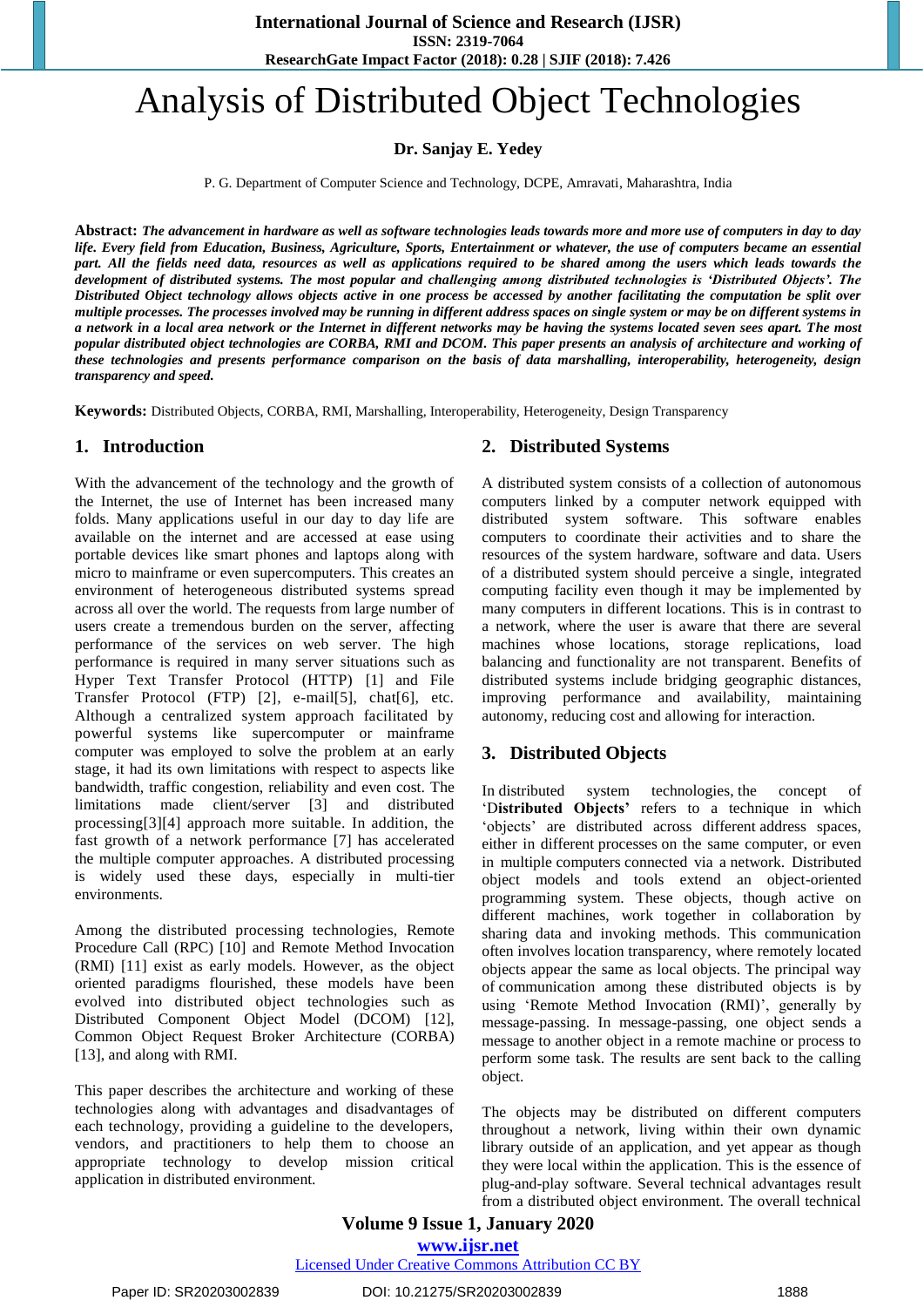goal of distributed object computing is to advance distributed information technologies so that they may be more efficient and flexible, yet less complex. The benefits of distributed objects are indeed solutions to the problems with existing, monolithic client/server paradigms. [3]

## **3.1 CORBA**

CORBA is part of the *Object Management Architecture* (OMA), developed by OMG, which is also the broadest distributed object middleware available in terms of scope. It allows integration of a wide variety of object systems. The basic OMA reference model from the OMG specification presents CORBA architecture [11]. The *Object Request Broker* (ORB) component enables clients and objects to communicate in a distributed environment. Four categories of object interfaces use ORB to interact:

- *Object Services* are interfaces for general services that are likely to be used in any program based on distributed objects.
- *Common Facilities* are interfaces for horizontal end-useroriented facilities applicable to most application domains.
- *Domain Interfaces* are application domain-specific interfaces, which may also be a collection of different Domain Interfaces such as Finance, Telecom, Transportation, etc.
- *Application Interfaces* are non-standardized applicationspecific interfaces.

The key component in OMA is ORB, or specified as CORBA. From the above description, it is not hard to see that ORB needs to provide the functions of delivering requests to objects and returning any responses to the clients targeted. As a distributed environment, ORB shall also support the transparency requirement. CORBA presents a nice architecture of an ORB, which handles a series of jobs like object allocation, object implementation, object execution state, object communication mechanisms, etc. Following the CORBA architecture, most of the jobs to delivery object communication are transparent. In this sense, the four categories of OMA objects can be connected to a CORBA ORB to form a distributed computing environment without worrying about any of the communication issues among them. Above Figure demonstrates CORBA ORB architecture with its key components. Here, we try to understand CORBA structure through studying some of its key components. Some features that are important to CORBA are also discussed below.

## **3.2 DCOM**

DCOM is more or less an architecture specification designed to be language-independent. DCOM is primarily implemented on Windows platforms, and specified by Microsoft [10]. Microsoft DCOM is often called ``COM on the wire''. It supports remote objects by running on a protocol called *Object Remote Procedure Call* (ORPC).

A DCOM client calls into the exposed methods of a DCOM server by acquiring a pointer to one of the server object's interfaces. The client object then starts calling the server object's exposed methods through the acquired interface pointer as if the server object resided in the client's address space. Since the COM specification is at the binary level it allows DCOM server components to be written in diverse programming languages like C++, Java, Object Pascal (Delphi), Visual Basic and even COBOL. As long as a platform supports COM services, DCOM can be implemented on the platform. However, it is practically not available except Windows systems.

## **3.3 RMI**

Sun Java RMI is a built-in native ORB in Java language. It supports making method invocations on remote objects. From practical programming point of view, developing distributed applications in RMI is simpler than developing with sockets since there is no need to design a protocol, which is an errorprone task. In RMI, the developer has the illusion of calling a local method from a local class file, when in fact the arguments are shipped to the remote target and interpreted, and the results are sent back to the callers. The underlying protocol for RMI is *Java Remote Method Protocol* (JRMP).

## **3.4 Feature Analysis and Semantic Comparison**

As distributed object technologies the architectures of CORBA, DCOM and Java/RMI provide mechanisms for transparent invocation and accessing of remote distributed objects. Though their objective and approach is more or less same the mechanisms that they employ to achieve remoting and many other issues with respect to their central objective is a lot different. The following table provides detailed comparisons based on different aspects.

|                       | <b>DCOM</b>                                                                                                                                                              | <b>CORBA</b>                                                                                                                                                                                         |                                                                                                                                                                                   |
|-----------------------|--------------------------------------------------------------------------------------------------------------------------------------------------------------------------|------------------------------------------------------------------------------------------------------------------------------------------------------------------------------------------------------|-----------------------------------------------------------------------------------------------------------------------------------------------------------------------------------|
|                       |                                                                                                                                                                          |                                                                                                                                                                                                      | Java/RMI                                                                                                                                                                          |
| <b>Base Interface</b> | Every sever object implements                                                                                                                                            | Every sever object                                                                                                                                                                                   | Every server object implements java.rmi.Remote                                                                                                                                    |
| (Base Type)           | IUnknown interface                                                                                                                                                       | implements CORBA.Object                                                                                                                                                                              |                                                                                                                                                                                   |
| IDL.                  | CORBA IDL defines the                                                                                                                                                    | The Microsoft's MIDL                                                                                                                                                                                 |                                                                                                                                                                                   |
|                       | methods and attributes of                                                                                                                                                | DCOM interfaces. The                                                                                                                                                                                 | RMI defines interfaces in Java language. RMIC                                                                                                                                     |
|                       | component interface The IDL                                                                                                                                              | MIDL compiler creates                                                                                                                                                                                | compiler is used to compile and create proxy stub                                                                                                                                 |
|                       | compiler creates proxy stubs for proxy stubs for the client and                                                                                                          |                                                                                                                                                                                                      | and skeleton                                                                                                                                                                      |
|                       | the client and server.                                                                                                                                                   | server.                                                                                                                                                                                              |                                                                                                                                                                                   |
| Unique Identification | interface $-$ an interface is<br>uniquely identified by an id<br>called IID named<br>implementation of the server<br>object is uniquely identified by<br>id called CLSID | interface – an interface is<br>uniquely identified by an<br>'interface name' named<br>implementation of server<br>object is uniquely identified<br>by its mapping to a name in<br>the Implementation | interface – an interface is uniquely identified by<br>an interface named implementation of the server<br>object is uniquely identified by its mapping to a<br>URL in the Registry |

## **Volume 9 Issue 1, January 2020**

Licensed Under Creative Commons Attribution CC BY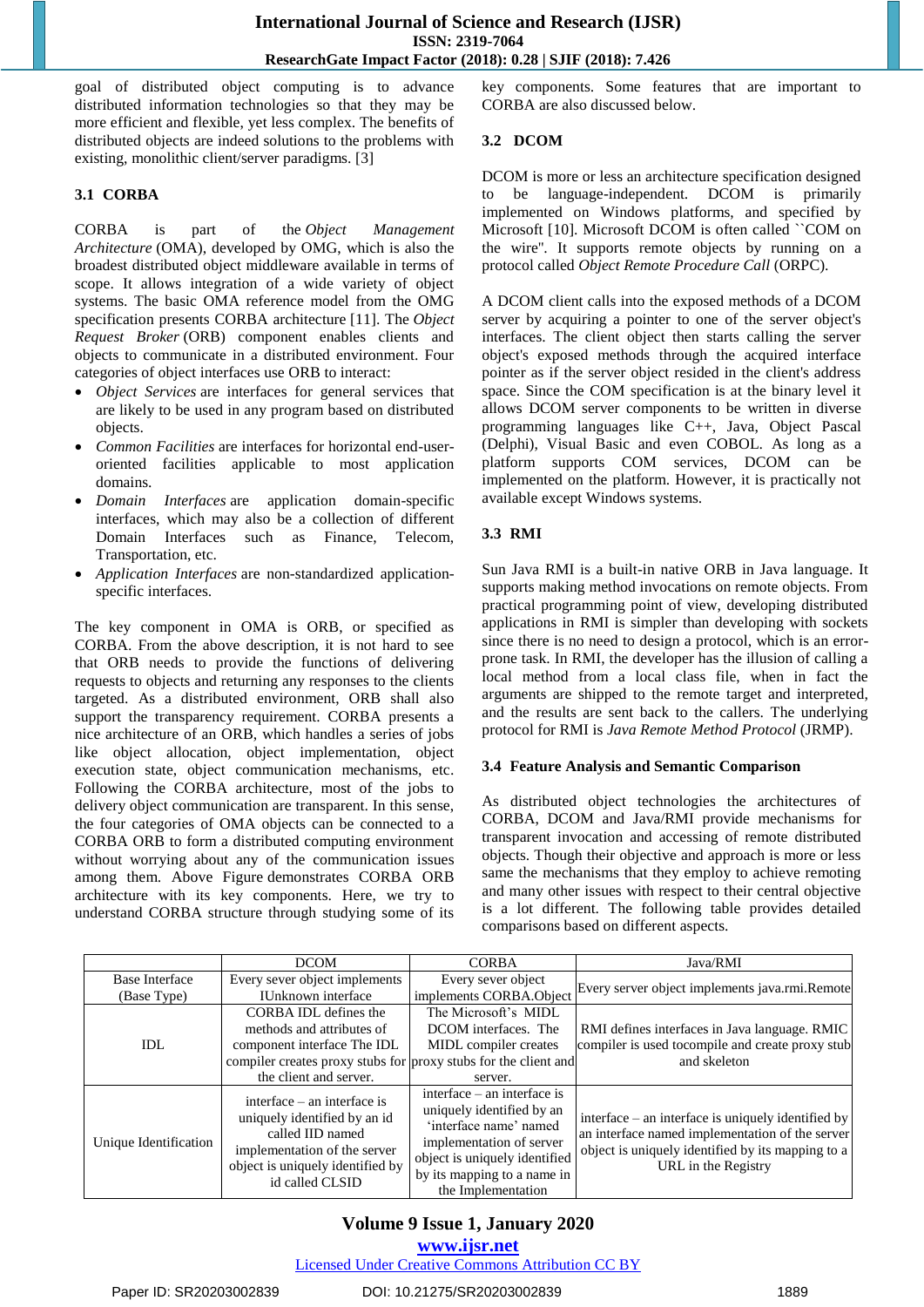## **International Journal of Science and Research (IJSR) ISSN: 2319-7064**

## **ResearchGate Impact Factor (2018): 0.28 | SJIF (2018): 7.426**

|                                                                      |                                                                                                                                                                                                 | Repository                                                                                                                                                                       |                                                                                                                                                                                           |
|----------------------------------------------------------------------|-------------------------------------------------------------------------------------------------------------------------------------------------------------------------------------------------|----------------------------------------------------------------------------------------------------------------------------------------------------------------------------------|-------------------------------------------------------------------------------------------------------------------------------------------------------------------------------------------|
| Remote Object<br>Reference (object<br>handle at run-time)            | Uniquely identifies a remote<br>server object through its<br>interface pointer, which serves<br>as the object handle at run-time.                                                               | Uniquely identifies remote<br>server objects through object<br>references(objref), which<br>serves as the object handle at<br>run-time                                           | Uniquely identifies remote server objects with<br>the ObjID, which serves as the object handle at<br>run-time.                                                                            |
| Object Handle                                                        | interface pointer                                                                                                                                                                               | <b>Object Reference</b>                                                                                                                                                          | Object Reference                                                                                                                                                                          |
| Remote Object<br>Reference Creation                                  | Generated by Object Exporter                                                                                                                                                                    | Generated by the Object<br>Adapter                                                                                                                                               | Generated by the call to the method Unicast<br>Remote Object. Export Object (this)                                                                                                        |
| object and skeleton<br>instantiation                                 | Tasks like Object and skeleton<br>registration are performed by<br>server program or handled<br>dynamically by the COM run-<br>time system.                                                     | Tasks like Object and<br>skeleton registration are<br>performed by                                                                                                               | object registration is done through RMI Registry<br>using Naming class. skeleton registration is done<br>by its instantiation on calling<br>UnicastRemoteObject.exportObject(this) method |
| <b>Underlying Remoting</b><br>Protocol                               | <b>Object Remote Procedure</b><br>Call(ORPC)                                                                                                                                                    | Internet Inter-ORB<br>Protocol(IIOP)                                                                                                                                             | Java Remote Method Protocol (JRMP)                                                                                                                                                        |
| <b>Object Activation</b>                                             | Client calls<br>CoCreateInstance()it needs a<br>server object                                                                                                                                   | Client binds to a naming or a<br>trader service when it needs<br>server object                                                                                                   | Client calls lookup() on the remote server<br>object's URL name when it needs server object                                                                                               |
| Mapping of Object<br>name to Object<br>Implementation                | Handled by the windows<br>Registry                                                                                                                                                              | handled by the<br><b>Implementation Repository</b>                                                                                                                               | Handled by the RMIRegistry                                                                                                                                                                |
| Type Information for<br>methods locating an<br>object implementation | Stored in Type Library Handled<br>by Service Control Manager<br>(SCM)                                                                                                                           | Stored in Interface<br><b>Repository Handled using</b><br><b>Object Request Broker</b><br>(ORB)                                                                                  | Any type information is held by the Object itself<br>handled Java Virtual Machine (JVM)                                                                                                   |
| Activating object<br>implementation                                  | Handled by Service Control<br>Manager (SCM)                                                                                                                                                     | Handled either by Basic<br>Object Adapter (BOA) or<br>Portable Object Adapter<br>(POA)                                                                                           | Handled by Java Virtual Machine (JVM)                                                                                                                                                     |
| Parameter passing                                                    | All parameters passed between<br>the client and server objects are<br>passed either by value or by<br>reference.                                                                                | All interface types are passed<br>by reference. All other<br>objects are passed by value<br>including highly complex<br>data types                                               | All objects implementing 'remote interfaces'<br>extending java.rmi.Remote are passed by remote<br>reference. All other objects are passed by value                                        |
| <b>Parameter Marshalling</b>                                         | Parameter marshalling is<br>accomplished in the stub code<br>that is generated by the IDL<br>compiler. The client stub and<br>server skeleton are responsible<br>for marshalling of parameters. | DCOM provides automatic<br>marshalling for primitive<br>types and object references.<br>For user defined structures<br>and structured arrays Custom<br>marshalling is preferred. | RMI provides automatic marshalling of<br>predefined types and object references<br>Serialization is used for marshalling objects.                                                         |
| Platform Independence                                                | Runs on any platform having a<br>COM Service implementation<br>available on it.                                                                                                                 | Runs on any platform having<br><b>CORBA ORB</b><br>implementation available on<br>it.                                                                                            | Runs on any platform having Java Virtual<br>Machine implementation available on it                                                                                                        |
| Language Independence                                                | Yes                                                                                                                                                                                             | Yes                                                                                                                                                                              | No. Only Java                                                                                                                                                                             |
| <b>Exception Handling</b>                                            | Through HRESULT return<br>status, and Error Objects<br>of type IErrorInfo and server<br>object implementing<br>ISupportErrorInfointerface.                                                      | <b>Through Exception Objects</b>                                                                                                                                                 | Through RemoteException                                                                                                                                                                   |
| Support for data and<br>code reuse                                   | Supports code reuse by writing<br>CORBA compatible new<br>objects.                                                                                                                              | Supports code reuse just by<br>modifying the registry entry,<br>without needing to recompile<br>code on the client or server.                                                    | Supports code reuse through Object Inheritense                                                                                                                                            |
| <b>Support for Multiple</b>                                          | Yes, at Interfaces as well as                                                                                                                                                                   | Yes, at interface level                                                                                                                                                          | Yes, at interface level                                                                                                                                                                   |
| Inheritacne<br>Security                                              | Object implementation.<br>Provided by CORBA Security                                                                                                                                            | Provided by NT security                                                                                                                                                          | RMI security is provided by java security API.                                                                                                                                            |

## **4. Conclusion**

The Distributed Object Technologies facilitate methods of an object active on one machine to be accessed by remotely located programs in a smooth, secure and transparent manner. The two communication parties called client and server programmes may be running on heterogeneous platform both in terms of hardware as well as software. This paper presented a analytical survey of most popular Distributed Object Technologies, CORBA, DCOM and RMI. The survey conducted with respect to aspects like platform independence, language independence, marshalling, reusability, remoting protocol, security etc. and a comparison is presented which helps choosing technology most suitable for one's application.

## **Volume 9 Issue 1, January 2020**

**www.ijsr.net**

Licensed Under Creative Commons Attribution CC BY